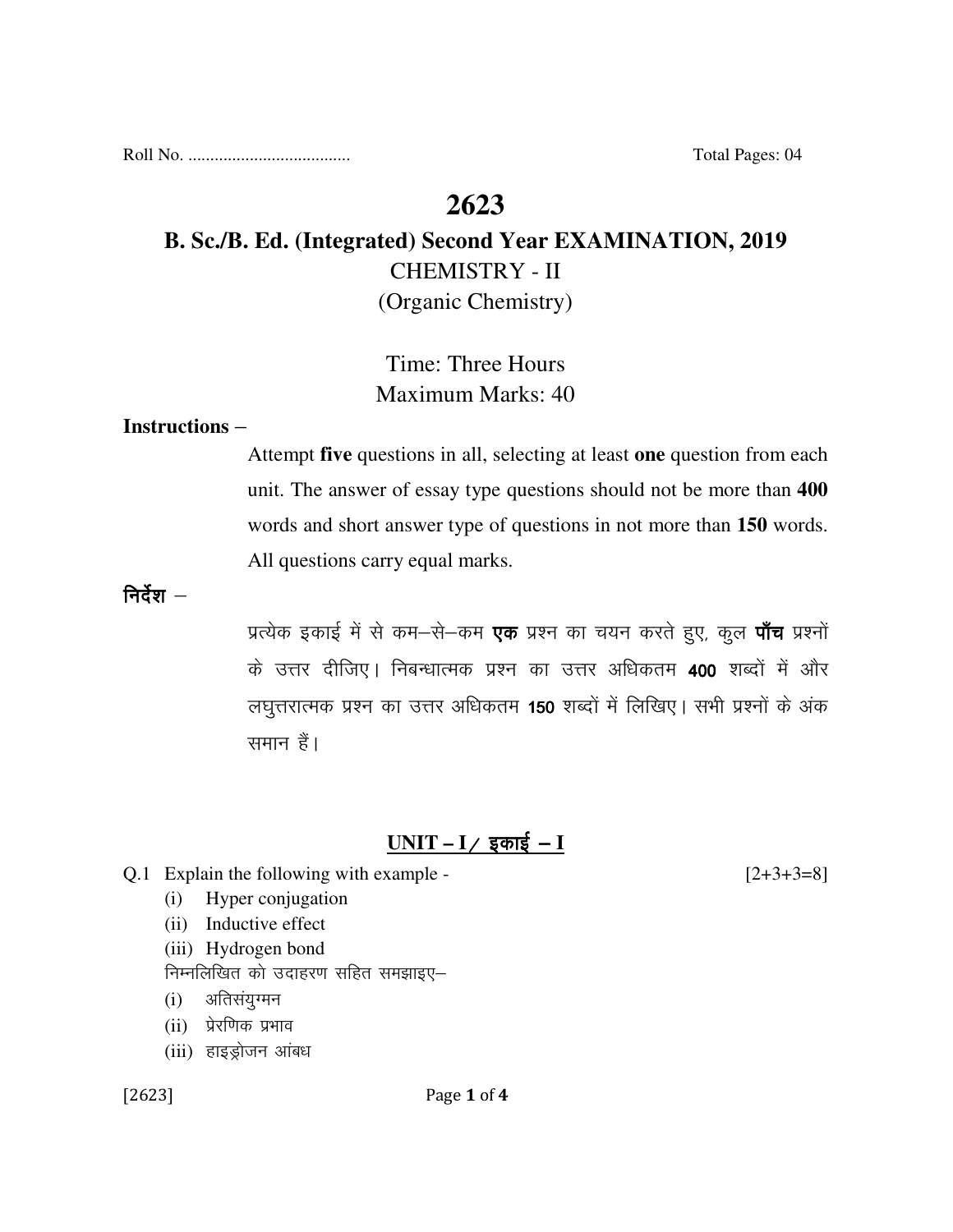#### $OR$  / अथवा

Explain the structure and stability of following reaction intermediate: [2+3+3=8]

- (i) Free radical
- (ii) Carbene
- (iii) Carbocation

निम्नलिखित अभिक्रिया के मध्यवर्ती की संरचना और स्थायित्व पर संक्षिप्त टिप्पणी लिखिए –

- (i) मुक्त मूलक
- $(ii)$  कार्बीन
- (iii) कार्बोनियम आयन

## <u>UNIT – II / इकाई – II</u>

| Q.2 (a) Explain the Erythro and threo isomers with examples. | $[4 + 4 = 8]$ |
|--------------------------------------------------------------|---------------|
| एरिथ्रो एवं थ्रियो समावयव को उदाहरण सहित समझाइय।             |               |

 (b) Decomposition of Racemic Mixture रेसिमिक मिश्रण का वियोजन

## $OR/$  अथवा

Write a brief note on the following:

- (a) Half-life period of first order reaction
- (b) Integration law equation for determining the order of the reaction
- (c) Rate law

निम्न पर संक्षिप्त टिप्पणी लिखिए-

- (a) प्रथम कोटि अभिक्रिया का अर्ध आयु काल
- (b) अभिक्रिया की कोटि निर्धारण की समाकलन नियम समीकरण
- $(c)$  वेग नियम

## $UNIT - III / \sqrt{2}$  काई -  $III$

Q.3 (i) Explain the free radical mechanism of Halogenation of Alkanes with example.  $[4+2+2=8]$ एल्केन के हैलोजनीकरण की मुक्त मूलक क्रियाविधि को उदाहरण सहित समझाइये।

- (ii) Explain the following
	- (a) Baeyer strain theory
	- (b) Peroxide effect

निम्नलिखित को समझाइये $-$ 

- $(a)$  बेयर का तनाव सिद्धांत
- (b) परॉक्साइड प्रभाव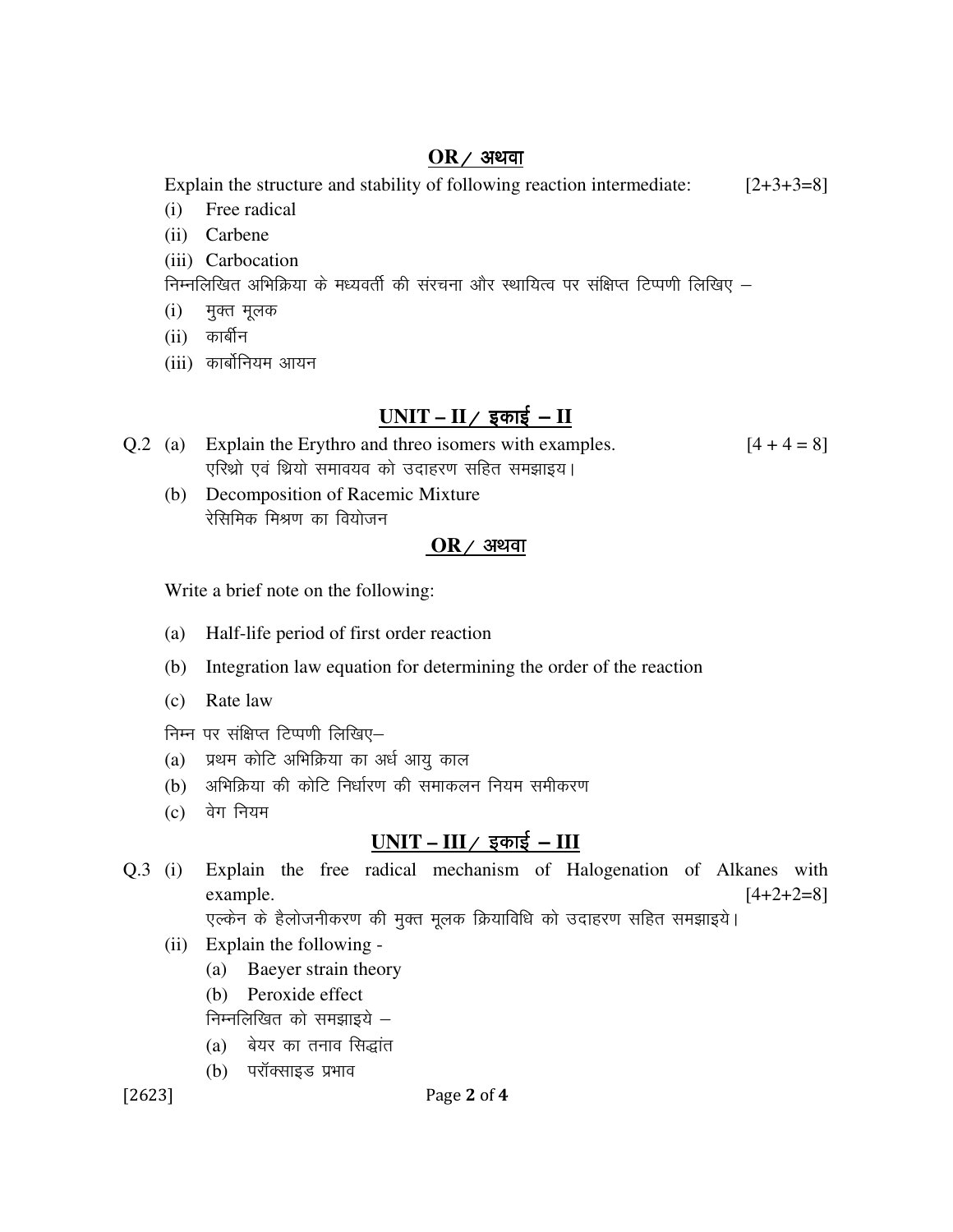#### $OR$  / अथवा

Explain the following  $-$  [3+3+2=8]

- (i) Hydroboration oxidation of Alkenes
- (ii) Kolbe method for preparation of Alkane
- (iii) Diels Alder reaction

निम्नलिखित को समझाइए $-$ 

- (i) एल्कीनो का हाइज्जोबोरोनन ऑक्सीकरण
- (ii) , एल्केन बनाने की कोल्बे विधि
- (iii) डायल्स-एल्डर अभिक्रिया

### <u>UNIT – IV / इकाई – IV</u>

- Q.4 (a) Alkene is less effective than Alkyne. Explain. [4+4=8] ऐल्कीन की अपेक्षा ऐल्काइन कम क्रियाशील है। समझाइये।
	- (b) Explain the crystal structure of NaCl and KCl. Determine the number of atoms in the face-centered cubic lattice. NaCl तथा KCl की क्रिस्टल संरचना की व्याख्या कीजिए। फलक केन्द्रित घनीय जालक में कणों की संख्या का निर्धारण कीजिए।

#### $OR$  / अथवा

Write a brief note on the following: [3+3+2=8]

- (a) Electrolysis
- (b) Difference between Soap and Detergent
- (c) Thixotropic gel

निम्न पर संक्षिप्त टिप्पणी लिखिए–

- (a) विद्युत अपोहन
- (b) साबुन और अपमार्जक में अन्तर
- (c) थिक्सोट्रोपिक जैल

## $UNIT - V /$  इकाई  $-V$

Q.5 (i) Why Aromatic compounds show electrophilic substitution reaction? Explain mechanism with energy diagram.  $[4+2+2=8]$ 

> ऐरोमेटिक यौगिक इलेक्ट्रॉन स्नेही प्रतिस्थापन अभिक्रियाएँ क्यों दर्शाते हैं? ऊर्जा चित्र द्वारा इनकी क्रियाविधि समझाइए।

- (ii) Write short notes on following
	- (a) Friedel crafts reaction
	- (b) Birch reduction